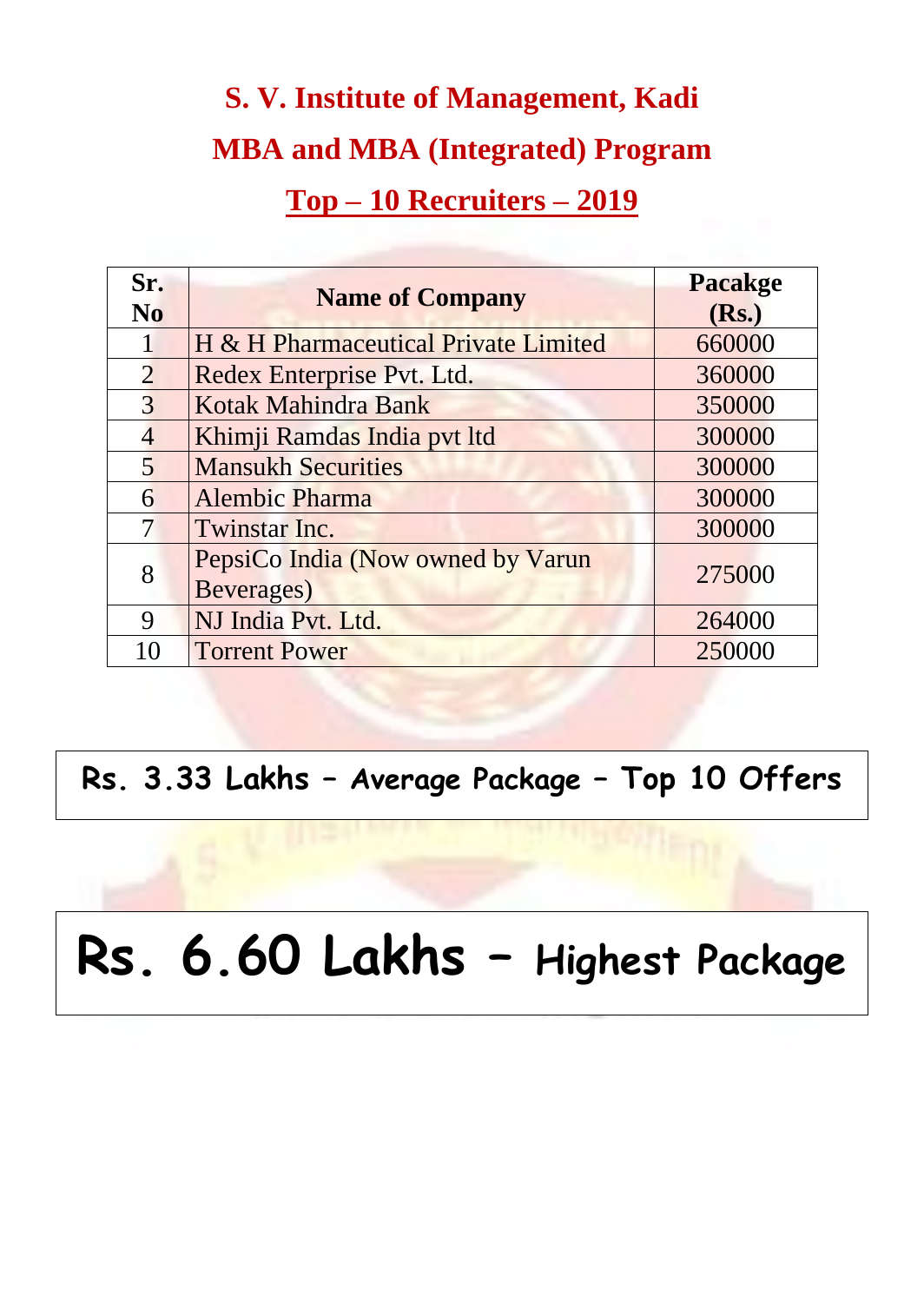## **S. V. Institute of Management, Kadi MBA and MBA (Integrated) Program**

### **Recruiters – 2019**

| <b>S. V. Institute of Management, Kadi</b>                          |                                                          |               |                                        |  |  |  |
|---------------------------------------------------------------------|----------------------------------------------------------|---------------|----------------------------------------|--|--|--|
| <b>MBA and MBA (Integrated) Program</b><br><b>Recruiters</b> – 2019 |                                                          |               |                                        |  |  |  |
| Sr. No                                                              | <b>Name of Company</b>                                   | <b>Sr. No</b> | <b>Name of Company</b>                 |  |  |  |
|                                                                     | H & H Pharmaceutical Private Limited                     | 40            | <b>Torrent Power</b>                   |  |  |  |
| $\overline{2}$                                                      | Redex Enterprise Pvt. Ltd.                               | 41            | Kotak Mahindra Bank                    |  |  |  |
| 3                                                                   | Khimji Ramdas India pvt ltd                              | 42            | <b>Connection India</b>                |  |  |  |
| $\overline{4}$                                                      | <b>Axis Bank</b>                                         | 43            | <b>Berger Paint</b>                    |  |  |  |
| 5 <sup>5</sup>                                                      | <b>Mansukh Securities</b>                                | 44            | <b>India Infoline</b>                  |  |  |  |
| 6                                                                   | TradeXL.com                                              | 45            | <b>Indusind Bank</b>                   |  |  |  |
| $\overline{7}$                                                      | Asahi Indian Glass Ltd.                                  | 46            | <b>JMS Advisory Services Pvt. Ltd.</b> |  |  |  |
| 8                                                                   | Lomoso Solutions Pvt. Ltd.                               | 47            | <b>Sheth Wealth</b>                    |  |  |  |
| 9                                                                   | <b>Max Life Insurance</b>                                | 48            | <b>Badve Engineering Ltd</b>           |  |  |  |
| 10                                                                  | <b>Money Plant</b>                                       | 49            | <b>Cera Ceramic</b>                    |  |  |  |
| 11                                                                  | <b>Kaypee Polymers</b>                                   | 50            | <b>HDFC Bank</b>                       |  |  |  |
| 12                                                                  | <b>Safal Enterprise</b>                                  | 51            | <b>Ikmate</b>                          |  |  |  |
| 13                                                                  | Realcade lifescience Pvt. Ltd.                           | 52            | <b>Bajaj Finance</b>                   |  |  |  |
| 14                                                                  | <b>HDB</b> Financial Services                            | 53            | NJ India Pvt. Ltd.                     |  |  |  |
| 15                                                                  | <b>IMS</b> People                                        | 54            | <b>MAS Financial Services</b>          |  |  |  |
| 16                                                                  | <b>Angel Broking</b>                                     | 55            | <b>Bajaj Finserv</b>                   |  |  |  |
| 17                                                                  | <b>Fasttrack HR Solutions</b>                            | 56            | <b>Career Club Consultancy</b>         |  |  |  |
| 18                                                                  | Zydus Hospitals & Healthcare<br><b>Research Pvt. Ltd</b> | 57            | <b>Orbit HR Soluation</b>              |  |  |  |
| 19                                                                  | <b>Mascot Infrastructure</b>                             | 58            | <b>Marwadi Finance Limited</b>         |  |  |  |
| 20                                                                  | <b>Axis Securities Ltd</b>                               | 59            | <b>Prudent Mutual Fund</b>             |  |  |  |
| 21                                                                  | <b>Sahajanand Laser Technology Ttd</b>                   | 60            | Tax Technologies Pvt. Ltd              |  |  |  |
| 22                                                                  | Kalapurnam Training Institute                            | 61            | Tata Mcgraw Hill Publishing 1td        |  |  |  |
| 23                                                                  | MAP Refoils India Ltd.                                   | 62            | <b>Reliance Capital</b>                |  |  |  |
| 24                                                                  | <b>Acuite Rating and Research</b>                        | 63            | <b>Alembic Pharma</b>                  |  |  |  |
| 25                                                                  | Tender24*7                                               | 64            | Vadilal                                |  |  |  |
| 26                                                                  | <b>Krazy Mantra</b>                                      | 65            | <b>Task Staffing</b>                   |  |  |  |
| 27                                                                  | Tatvic                                                   | 66            | Twinstar Inc.                          |  |  |  |
| 28                                                                  | <b>Money Plant Fin Mart</b>                              | 67            | <b>Skynet Solutions</b>                |  |  |  |
| 29                                                                  | Rubik Infotech Pvt. Ltd                                  | 68            | <b>Only Profit</b>                     |  |  |  |
| 30                                                                  | <b>Motilal Oswal</b>                                     | 69            | <b>SAP Finance</b>                     |  |  |  |
| 31                                                                  | Hiveloop Technologies Pvt. Ltd                           | 70            | <b>Mascot Infrastructure</b>           |  |  |  |
| 32                                                                  | FinFlex Pvt. Ltd.                                        | 71            | <b>GTPL</b>                            |  |  |  |
| 33                                                                  | Gujarat Ambuja Exports Ltd.                              | 72            | <b>Torrent Power</b>                   |  |  |  |
| 34                                                                  | <b>Axis Securities</b>                                   | 73            | <b>DCB</b> Bank                        |  |  |  |
| 35                                                                  | <b>Just Dial</b>                                         | 74            | Godrej & Boyce Ltd.                    |  |  |  |
| 36                                                                  | Flourish Purefoods Pvt. Ltd.                             | 75            | Jainson Cables India Pvt. Ltd.         |  |  |  |
| 37                                                                  | <b>Bandhan Bank</b>                                      | 76            | Microlink Solutions Pvt. 1td           |  |  |  |
| 38                                                                  | <b>Pramukh Web Solution</b>                              | 77            | MAP Refoils India Ltd.                 |  |  |  |
| 39                                                                  | Career Club                                              | 78            | <b>Premier Consultants</b>             |  |  |  |
|                                                                     |                                                          |               |                                        |  |  |  |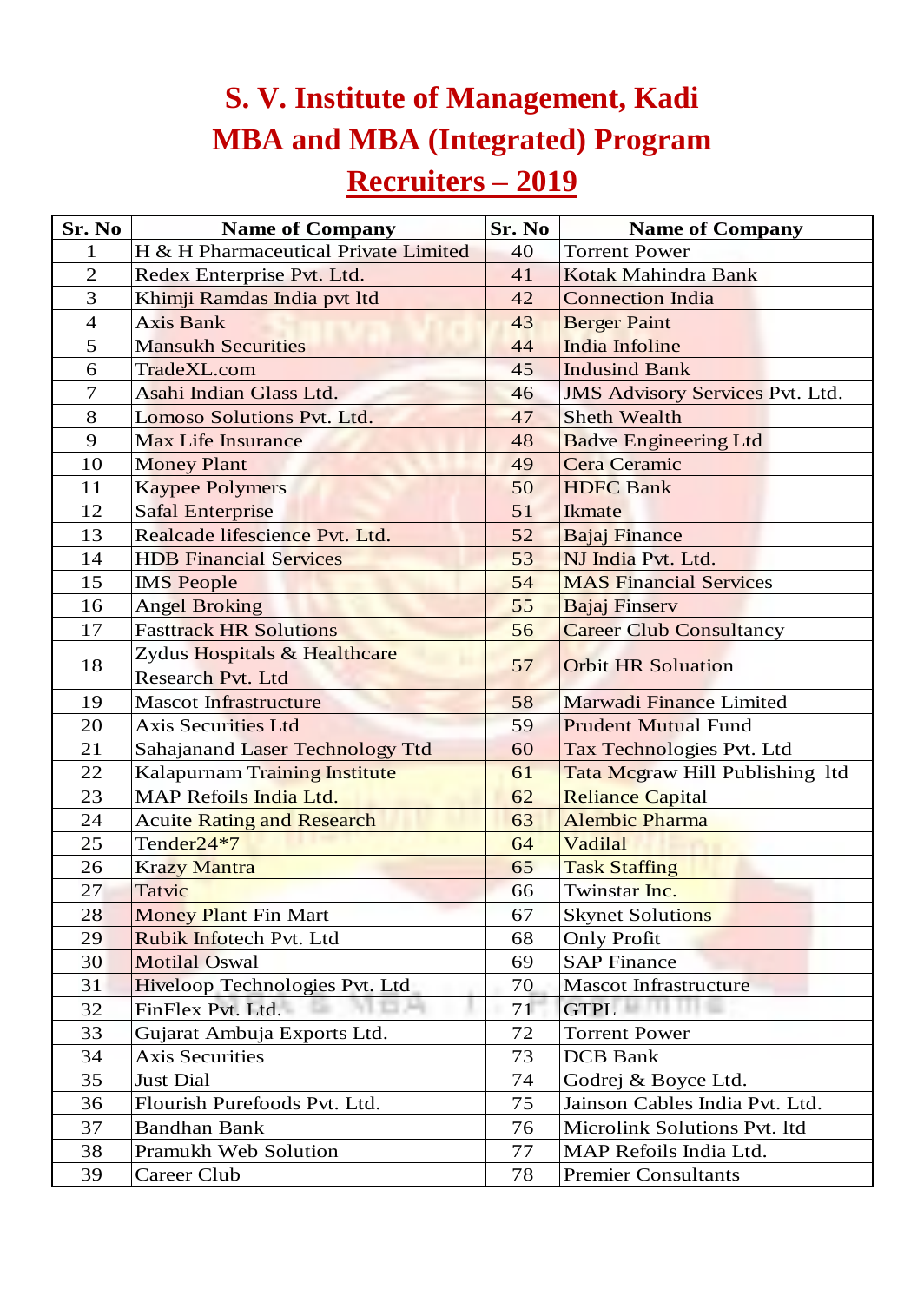#### **S. V. Institute of Management, Kadi MBA Program**

#### **Placement Details – 2019**

| Sr.No.         | Name of Student            | Name of Company                        | Annual<br>Package | <b>Stream</b>    |
|----------------|----------------------------|----------------------------------------|-------------------|------------------|
| $\mathbf{1}$   | Mehul Prajapati            | H & H Pharmaceutical Private Limited   | 660000            | Marketing        |
| $\overline{2}$ | Suman Dantani              | H & H Pharmaceutical Private Limited   | 660000            | Marketing        |
| 3              | Vishal Dharejiya           | Redex Enterprise Pvt. Ltd.             | 360000            | Marketing        |
| 4              | Prajapati Jay              | Redex Enterprise Pvt. Ltd.             | 360000            | <b>Marketing</b> |
| 5              | Dipali Khambhala           | Khimji Ramdas India pvt Itd            | 300000            | Marketing        |
| 6              | Natwar Lashker             | Khimji Ramdas India pvt Itd            | 300000            | Marketing        |
| $\overline{7}$ | Dinesh Senma               | Khimji Ramdas India pvt Itd            | 300000            | Marketing        |
| 8              | <b>Randhirsinh Solanki</b> | Khimji Ramdas India pvt ltd            | 300000            | Marketing        |
| $\overline{9}$ | <b>Mehul Dhoraliya</b>     | <b>Mansukh Securities</b>              | 300000            | Finance          |
| 10             | <b>Umesh Patel</b>         | <b>Mansukh Securities</b>              | 300000            | Finance          |
| 11             | Jayesh Dantani             | NJ India Pvt. Ltd.                     | 264000            | Finance          |
| 12             | <b>Anil Parmar</b>         | <b>Torrent Power</b>                   | 250000            | Finance          |
| 13             | Gaytri Solanki             | <b>Torrent Power</b>                   | 250000            | Finance          |
| 14             | <b>Harshil Patel</b>       | Kotak Mahindra Bank                    | 250000            | Finance          |
| 15             | Ajay Vaniya                | <b>Equitas Small Finance Bank</b>      | 250000            | Finance          |
| 16             | Mustkim Nagori             | <b>Connection India</b>                | 240000            | <b>Marketing</b> |
| 17             | <b>Hardik Patel</b>        | <b>Connection India</b>                | 240000            | <b>Marketing</b> |
| 18             | Kishan Patel               | <b>Connection India</b>                | 240000            | <b>Marketing</b> |
| 19             | Swati Patel                | <b>Connection India</b>                | 240000            | <b>Marketing</b> |
| 20             | Vishakha Patel             | <b>TradeXL</b>                         | 240000            | Marketing        |
| 21             | Akshay Prajapati           | <b>India Infoline</b>                  | 240000            | Marketing        |
| 22             | Rakesh Rajput              | <b>Connection India</b>                | 240000            | <b>Marketing</b> |
| 23             | Jaimin Sadhu               | <b>TradeXL</b>                         | 240000            | Marketing        |
| 24             | Zahiruddin Shekh           | <b>TradeXL</b>                         | 240000            | Marketing        |
| 25             | Manju Thapa                | <b>Connection India</b>                | 240000            | Marketing        |
| 26             | <b>Rohit Senva</b>         | <b>Indusind Bank</b>                   | 240000            | Finance          |
| 27             | Sangita Vaghela            | <b>Connection India</b>                | 240000            | Marketing        |
| 28             | Mayuri Prajapati           | <b>TCS</b>                             | 225000            | Finance          |
| 29             | <b>Pruthvi Parmar</b>      | <b>TCS</b>                             | 225000            | Marketing        |
| 30             | Abhi Patel                 | Asahi Indian Glass Ltd.                | 223000            | Marketing        |
| 31             | Kavita Sharma              | <b>JMS Advisory Services Pvt. Ltd.</b> | 220000            | HR               |
| 32             | Ali Shekh                  | Lomoso Solutions Pvt. Ltd.             | 210000            | Marketing        |
| 33             | Divyesh Patel              | <b>Badve Engineering Ltd</b>           | 204000            | Finance          |
| 34             | Aakanksha Chauhan          | <b>Badve Engineering Ltd</b>           | 204000            | <b>HR</b>        |
| 35             | <b>Bhoomi Patel</b>        | <b>Sheth Wealth</b>                    | 200000            | Finance          |
| 36             | Dimapal Khandvi            | <b>Max Life Insurance</b>              | 190000            | <b>Finance</b>   |
| 37             | <b>Ankita Gohil</b>        | India Infoline                         | 180000            | <b>Finance</b>   |
| 38             | <b>Megha Suthar</b>        | Cera Ceramic                           | 180000            | <b>HR</b>        |
| 39             | <b>Jinal Patel</b>         | Makson Pharmaceutical Pvt. Ltd.        | 180000            | <b>HR</b>        |
| 40             | <b>Brijesh Patel</b>       | Kaypee Polymers                        | 144000            | Marketing        |
| 41             | Virendrasinh Zala          | <b>HDFC Bank</b>                       | 144000            | Finance          |
| 42             | Divya Patel                | Safal Enterprise                       | 144000            | <b>HR</b>        |
| 43             | <b>Jeel Patel</b>          | Safal Enterprise                       | 144000            | <b>HR</b>        |
| 44             | Arun Nai                   | <b>Gujarat Trading</b>                 | 144000            | <b>HR</b>        |
| 45             | Nilam Yadav                | Ikmate                                 | 144000            | <b>HR</b>        |
| 46             | Riya Patel                 | Realcade lifescience Pvt. Ltd.         | 144000            | <b>HR</b>        |
| 47             | Jigar Patel                | Bajaj Finance                          | 120000            | Finance          |
| 48             | Chehul Sendhav             | Shako Flexipack Pvt. Ltd               | 120000            | <b>HR</b>        |
| 49             | Sunita Parmar              | Rajshree Enterprise                    | 120000            | <b>HR</b>        |
| 50             | Prashant Goshwami          | <b>HDB Financial Services</b>          | 115165            | Finance          |

The above data shows placement details till April – 2019. Placement process is to be continue till the month of August. Out of 89 students, 5 have given undertaking that they are not willing to participate in placement process.